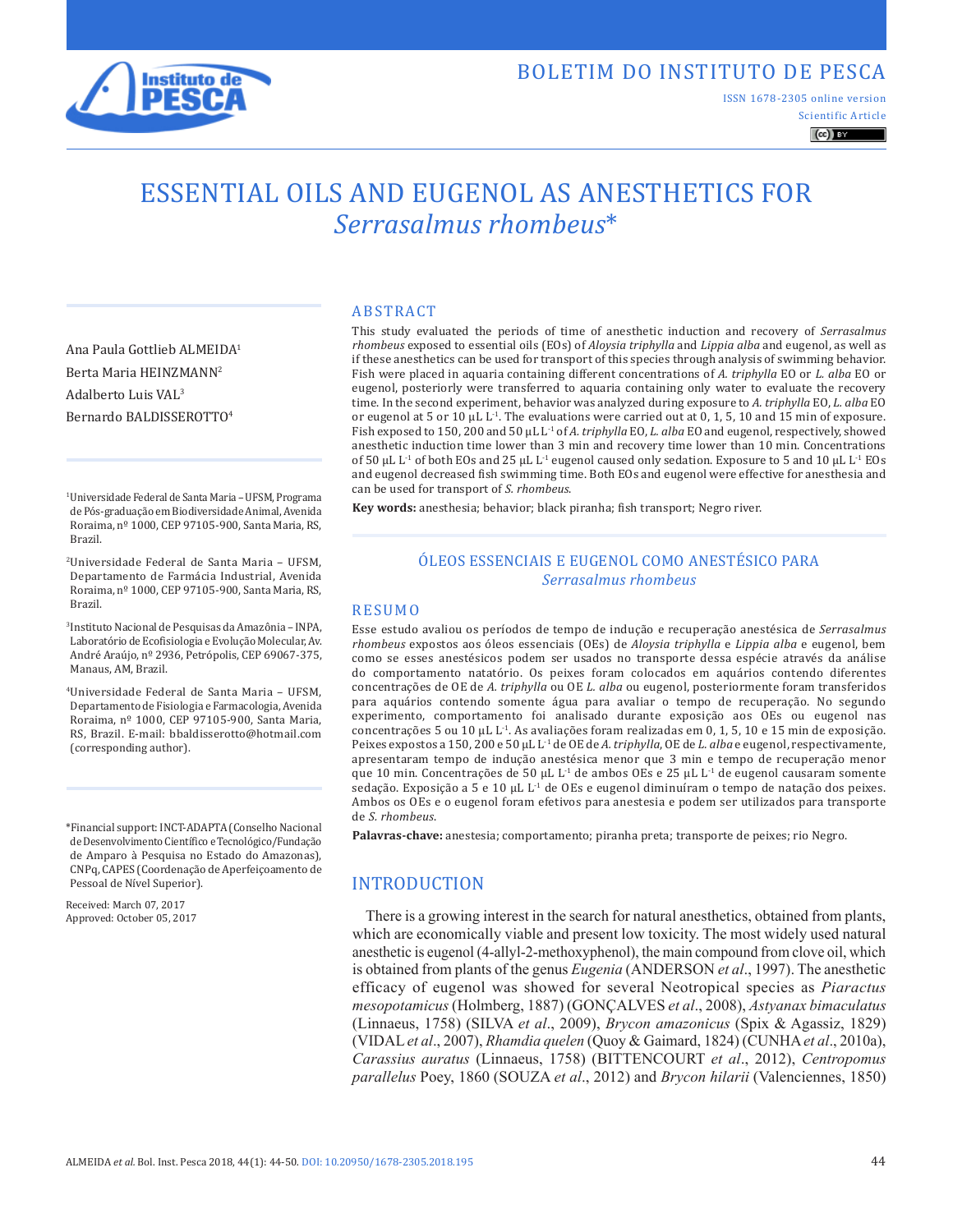(FABIANI *et al*., 2013). The efficacy of the essential oil (EO) of *Lippia alba* was also demonstrated for *Rhamdia quelen* (CUNHA*et al*., 2010b; HELDWEIN *et al*., 2012, 2014; TONI *et al*., 2014), *Hippocampus reidi* (Ginsburg, 1933) (CUNHA *et al*., 2011) and *Sparus aurata* (Linnaeus, 1758) (TONI *et al*., 2015), but the EO of *Aloysia triphylla* was studied only in *R. quelen* (PARODI *et al*., 2014) and *C. parallelus* (PARODI *et al*., 2016).

*Serrasalmus rhombeus* (Linnaeus, 1766), popularly known as black piranha or redeye piranha, is distributed across Amazon and Orinoco basins, Guiana Shield rivers and coastal rivers of northeastern Brazil (JÉGU and INGENITO, 2007). This species is an important fisheries resource (MPA, 2011) and has been exported as ornamental fish (ANJOS *et al*., 2009), but has powerful teeth that can cause serious injury in humans (MOL, 2006). Therefore, the use of anesthesia in the management of this fish is indicated to prevent injuries in the handlers and to reduce the effects of animal stress.

The aim of this study was to evaluate the anesthetic efficacy of EOs of *A. triphylla* and *L. alba* and eugenol in *S. rhombeus*. In addition, we also investigated the swimming behavior of *S. rhombeus* exposed to low concentrations of these anesthetics to indicate if they could be used in the water of transport of this species.

#### METHODS

#### Essential oils and eugenol

The plants *A. triphylla* and *L. alba* were cultivated at the campus of the Universidade Federal de Santa Maria in the city of Frederico Westphalen, southern Brazil. Voucher specimens (SMDB No. 11169 and 10050, respectively) were deposited in the herbarium of the Biology Department. Eugenol (99.9%, Maquira®) was purchased in a local drugstore.

#### Essential oil extraction and analysis

The oil extraction from the leaves of these plants was performed by hydro-distillation using Clevenger apparatus according to the European Pharmacopoeia (2007). Analysis was made by gas chromatography using an Agilent 7890A gas equipment coupled to an Agilent 5975C mass selective detector (GC-MS). The unit was equipped with a capillary column HP5-MS (Hewlett Packard, 5% fenilmetilsiloxane, 30 m x 0.25 mm, film thickness: 0.25 μm), and the ionization energy used was 70 eV. The parameters choose for the analysis were: He as gas carrier; split inlet 1:100; temperature program: 40°C for 4 minutes; 40 to 320°C at 4ºC min-1; 1 mL min-1 of flow rate; and temperatures of injection and detection of 250°C. The chemical compounds identification was made by comparison of retention indexes, obtained by using a calibration curve of n-alkanes injected at the conditions mentioned for the samples, and the mass fragmentation patterns with NIST (2010) data.

#### Animals

Specimens of *S. rhombeus* (14.9  $\pm$  0.51 cm, 110.9  $\pm$  3.79 g, voucher number: INPA-ICT 53086) were collected during an expedition to Anavilhanas Islands of the Negro River, 110 km upstream from Manaus (2°23'41"S, 60°55'14"W). Fish were maintained in tanks with 50% water daily renewed, pumped directly from Rio Negro (29.8°C, pH 5.0), continuously aerated for a few hours before testing.

## Experiment I: anesthesia induction and recovery in S. rhombeus exposed to A. triphylla and L. alba EOs and eugenol

The fish were transferred individually to aquaria containing 2 L  $(29.8 \pm 0.46^{\circ}\text{C}; \text{pH } 5.0 \pm 0.1)$  of water with the *L. alba* (50, 100 and 200 μL L-1) or *A. triphylla* EOs (50, 100 and 150 μL L-1) or eugenol  $(25, 40, 50, 40, 12)$ , first diluted in ethanol at a proportion of 1:10. These concentrations were chosen based in previous studies (CUNHA *et al*., 2010a, b; PARODI *et al*., 2014). A total of 14 compounds were identified in each essential oil. The main constituents of *A. triphylla* EO were limonene (21.69%) and geranial (24.32%) and of *L. alba* EO were linalool (66.35%) and eucalyptol (10.63%) (Table 1).

The time for anesthesia induction was evaluated according to SMALL (2003): stage I - corresponds to sedation, when the reactivity to external stimuli decreased; stage II – corresponds to partial loss of equilibrium and erratic swimming; and stage III – corresponds to total loss of equilibrium and cessation of locomotion. In recovery, the fish returns to regular swimming. Eight fish were used for each tested concentration and each fish was used only once. The maximum observation time was 15 min, since several studies indicated that sedation and anesthesia occur within this period (CÁRDENAS *et al*., 2016; HOHLENWERGER *et al*., 2016; PARODI *et al*., 2016; SENA*et al*., 2016; TEIXEIRA*et al*., 2017). Control experiment was performed using aquaria containing water and ethanol at a concentration equivalent to the highest dilution (1800  $\mu$ L L<sup>-1</sup>). After induction of anesthesia, fish were transferred to a tank containing only water to evaluate the recovery time. The animals were recovered when swimming regularly and reacting to external stimuli (the peduncle of the caudal fin was pressed with a glass rod).

## Experiment II: fish behavior through exposure to low concentrations of A. triphylla and L. alba EOs and eugenol

The fish were placed into tanks containing 20 L of water and *A. triphylla* or *L. alba* EOs or eugenol at 5 and 10  $\mu$ L L<sup>-1</sup>. These concentrations were 2.5 and 5-fold lower than the lowest eugenol concentration tested, which induced stage II (partial loss of equilibrium) (see results) and also based on studies carried out by BECKER *et al*. (2012, 2013) and PARODI *et al*. (2014). Four fish per aquaria were used for each concentration (in triplicate). The fish were filmed for 20 s for analysis of the total swimming time and equilibrium (partial or total loss of equilibrium or normal) at 0, 1, 5, 10 and 15 min of exposure. Control experiments were performed using aquaria containing only water and aquaria containing ethanol at a concentration equivalent to that used in the highest dilution of the EOs  $(90 \mu L L^{-1})$ .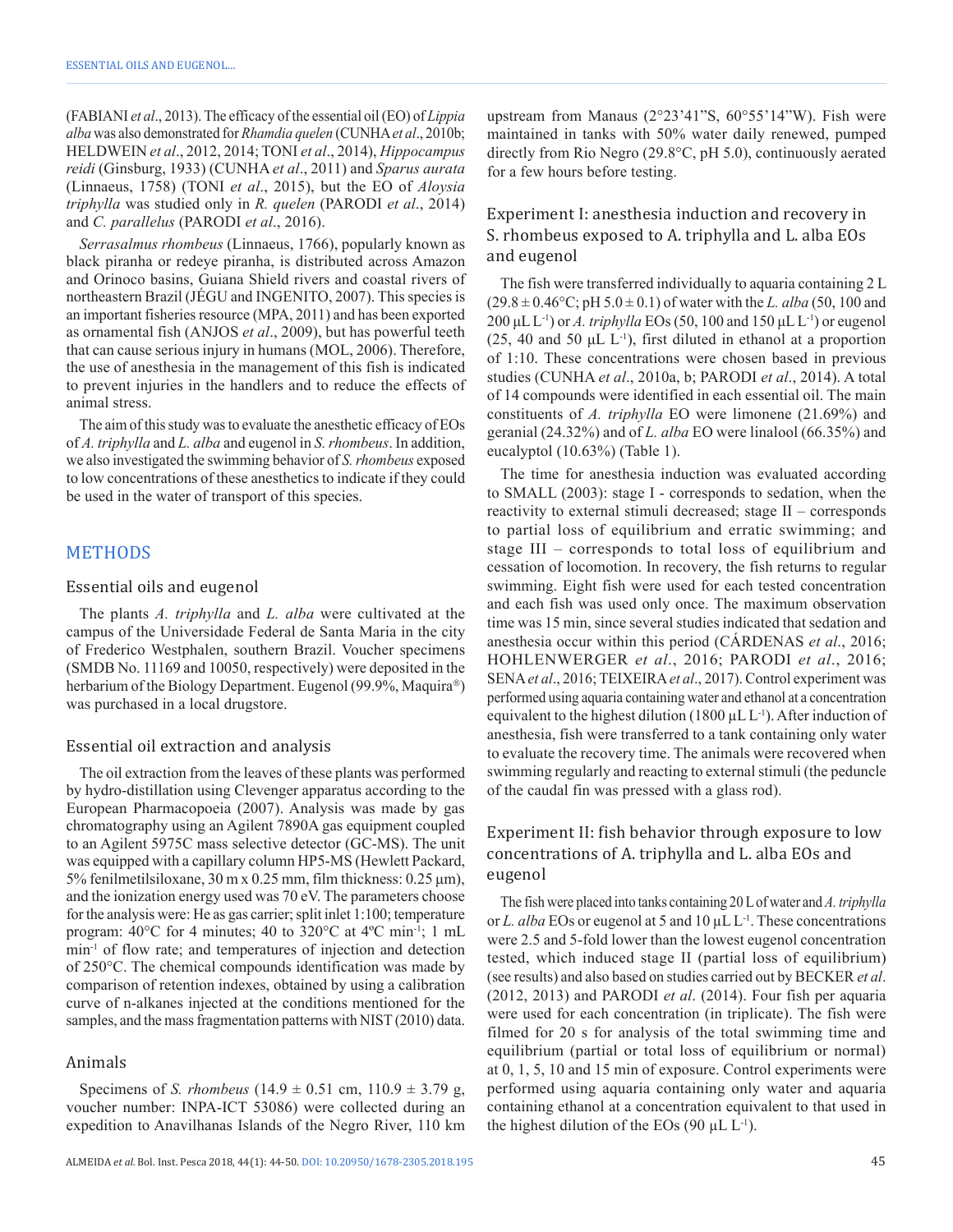**Table 1.** Chemical composition of essential oils.

| <b>Essential Oil</b> | RI <sup>*</sup> Experimental | RI Literature <sup>a</sup> | <b>Chemical Compound</b>    | <b>Percent Composition</b> |
|----------------------|------------------------------|----------------------------|-----------------------------|----------------------------|
| A. tryphilla         | 989                          | 986                        | 5-Hepten-2-one, 6-methyl    | 2.085                      |
|                      | 991                          | 986                        | $\beta$ -Pinene             | 0.499                      |
|                      | 1026                         | 1026                       | Limonene                    | 21.694                     |
|                      | 1049                         | 1048                       | $\beta$ -cis-Ocimene        | 0.717                      |
|                      | 1229                         | 1228                       | cis-Geraniol                | 2.218                      |
|                      | 1241                         | 1247                       | cis-Carveol                 | 18.533                     |
|                      | 1256                         | 1259                       | Linlyl Acetate              | 2.703                      |
|                      | 1271                         | 1269                       | Geranial                    | 24.317                     |
|                      | 1417                         | 1415                       | $\beta$ -Caryophyllene      | 5.323                      |
|                      | 1483                         | 1483                       | $\alpha$ -Curcumene         | 3.251                      |
|                      | 1495                         | 1487                       | (-)-Alloaromadendrene       | 1.136                      |
|                      | 1577                         | 1578                       | Spathulenol                 | 2.617                      |
|                      | 1582                         | 1583                       | Caryophyllene Oxide         | 6.793                      |
|                      | 1640                         | 1639                       | T-Cadinol                   | 1.411                      |
|                      |                              |                            | <b>Identified compounds</b> | 93.297                     |
| L. alba              | 971                          | 969                        | Sabinene                    | 0.817                      |
|                      | 992                          | 996                        | $\beta$ -Pinene             | 0.972                      |
|                      | 1027                         | 1026                       | Limonene                    | 1.992                      |
|                      | 1028                         | 1030                       | Eucalyptol                  | 10.633                     |
|                      | 1100                         | 1101                       | Linalool                    | 66.347                     |
|                      | 1143                         | 1146                       | Camphor                     | 0.516                      |
|                      | 1204                         | 1205                       | Trans-Dihydrocarvone        | 1.183                      |
|                      | 1242                         | 1252                       | Carveol                     | 1.135                      |
|                      | 1272                         | 1270                       | Geranial                    | 0.764                      |
|                      | 1273                         | 1270                       | Neral                       | 0.361                      |
|                      | 1418                         | 1419                       | Aromadendrene               | 3.480                      |
|                      | 1480                         | 1482                       | Germacrene D                | 2.784                      |
|                      | 1556                         | 1558                       | Germacrene B                | 2.219                      |
|                      | 1582                         | 1582                       | Spathulenol                 | 1.340                      |
|                      |                              |                            | <b>Identified Compounds</b> | 94.543                     |

\*RI = Retention Index. a NIST, 2010.

#### Statistical analyses

All data are expressed as mean  $\pm$  SEM. Homogeneity of variances among treatments was tested by Levene's test. The data from time to induction of anesthetic stages presented homogeneous variances and comparisons between the different concentrations were assessed using one-way ANOVA and Tukey's test. The data from swimming time did not exhibit homogeneous variances; therefore, comparisons between the different treatments and times were assessed using the non-parametric Scheirer-Ray-Hare extension of the Kruskal-Wallis test followed by the post-hoc Nemenyi test. The analysis was performed using the Statistica 7.0 software (Stat Soft. Inc.) and the minimum significance level was set at  $P \leq 0.05$ .

#### **RESULTS**

The concentrations of 50  $\mu$ L L<sup>-1</sup> *A. triphylla* EO, 50  $\mu$ L L<sup>-1</sup> *L. alba* EO and 25 µL L-1 eugenol only induced sedative effect within 15 min, but all other assay concentrations induced all stages of anesthesia. Fish exposed to 150, 200 and 50  $\mu$ L L<sup>-1</sup> of *A. triphylla* and *L. alba* EO and eugenol, respectively, reached deep anesthesia (stage 3) significantly faster than the lower concentrations (Figure 1). The increasing concentration of *L. alba* EO increased proportionally recovery time (Figure 1B). The *A. triphylla* EO increased recovery time up to  $100 \mu L L^{-1}$  and eugenol only at the highest concentration (50  $\mu$ L L<sup>-1</sup>) (Figures 1A, C). The fish showed at the first contact with the anesthetics in both tests small jumps and swimming bursts in the first experiment. The application of 1800 µL L-1 ethanol alone did not produce any anesthetic effect.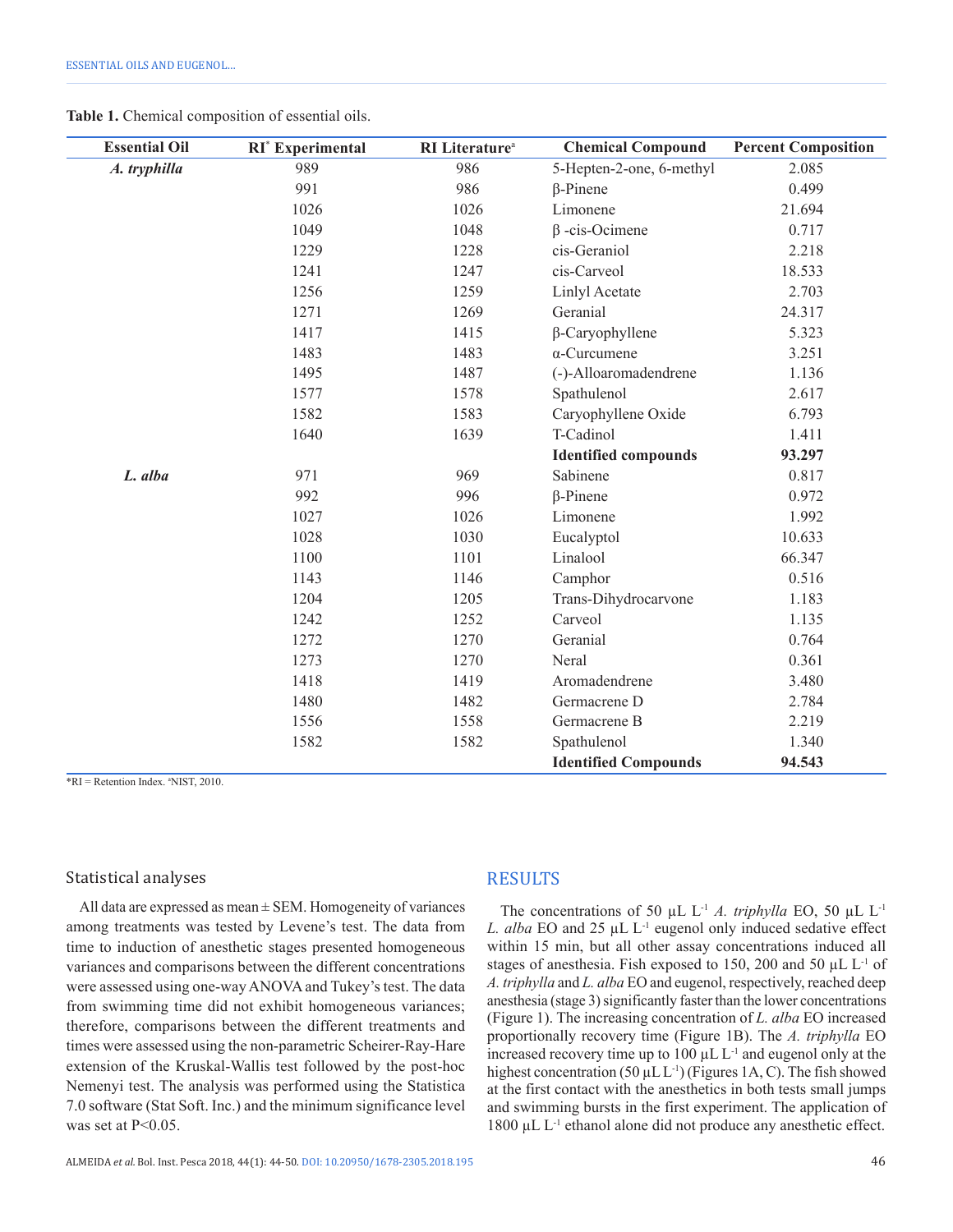

**Figure 1.** Time required for induction and recovery of anesthesia in *Serrasalmus rhombeus* using *Aloysia triphylla* (A) and *Lippia alba* (B) essential oils and eugenol (C). Different letters indicate a significant difference in the same stage based on one-way ANOVA and Tukey's test ( $P < 0.05$ ).

In the second experiment, fish exposed to  $10 \mu L L^{-1}$  EO of *A. triphylla*, 5 and 10 µL L-1 EO of *L. alba* and 5 µL L-1 of eugenol presented lower swimming time than control fish in all evaluated times. The fish did not show loss of equilibrium at both concentrations of EOs and eugenol tested. Ethanol-exposed fish initially decreased swimming time, but returned to the control level after 10 min (Figure 2).

#### DISCUSSION

*Aloysia triphylla* EO used in this study presented in its chemical composition limonene and geranial as main constituents. Unlike the present study, other studies detected citral, which is composed of geranial and neral, as main constituents of this EO (FIGUEIREDO *et al*., 2004;



**Figure 2.** Swimming time of *Serrasalmus rhombeus* exposed to low concentrations of *Aloysia triphylla* (A) and *Lippia alba* (B) essential oils and eugenol (C). Different letters indicate significant difference between times of exposure. \*indicates significant difference from control fish. # indicates significant difference from ethanol-exposed fish  $(P < 0.05)$ .

SARTORATTO *et al*., 2004; PAULUS *et al*., 2013). *Lippia alba* EO presented as the main constituent linalool, as observed in previous studies (HELDWEIN *et al*., 2012; TONI *et al*., 2015).

The anesthetic and sedative effects of eugenol are well established in rodents and fish (CUNHA *et al*., 2010a; FREIRE *et al*., 2006). On the other hand, the central depressor effects detected for the EOs of *A. triphylla* and *L. alba* are due to the association of different components, and resulted from additive and/or synergistic activities. For some of their constituents, as linalool and spathulenol, anesthetic and sedative effects were already described in *Rhamdia quelen* (BENOVIT *et al*., 2015; HELDWEIN *et al*., 2014). Additionally, some components detected in the EOs showed sedative and/ or anxiolytic like properties in mice, as limonene, geranial, 1,8-cineole and ß-pinene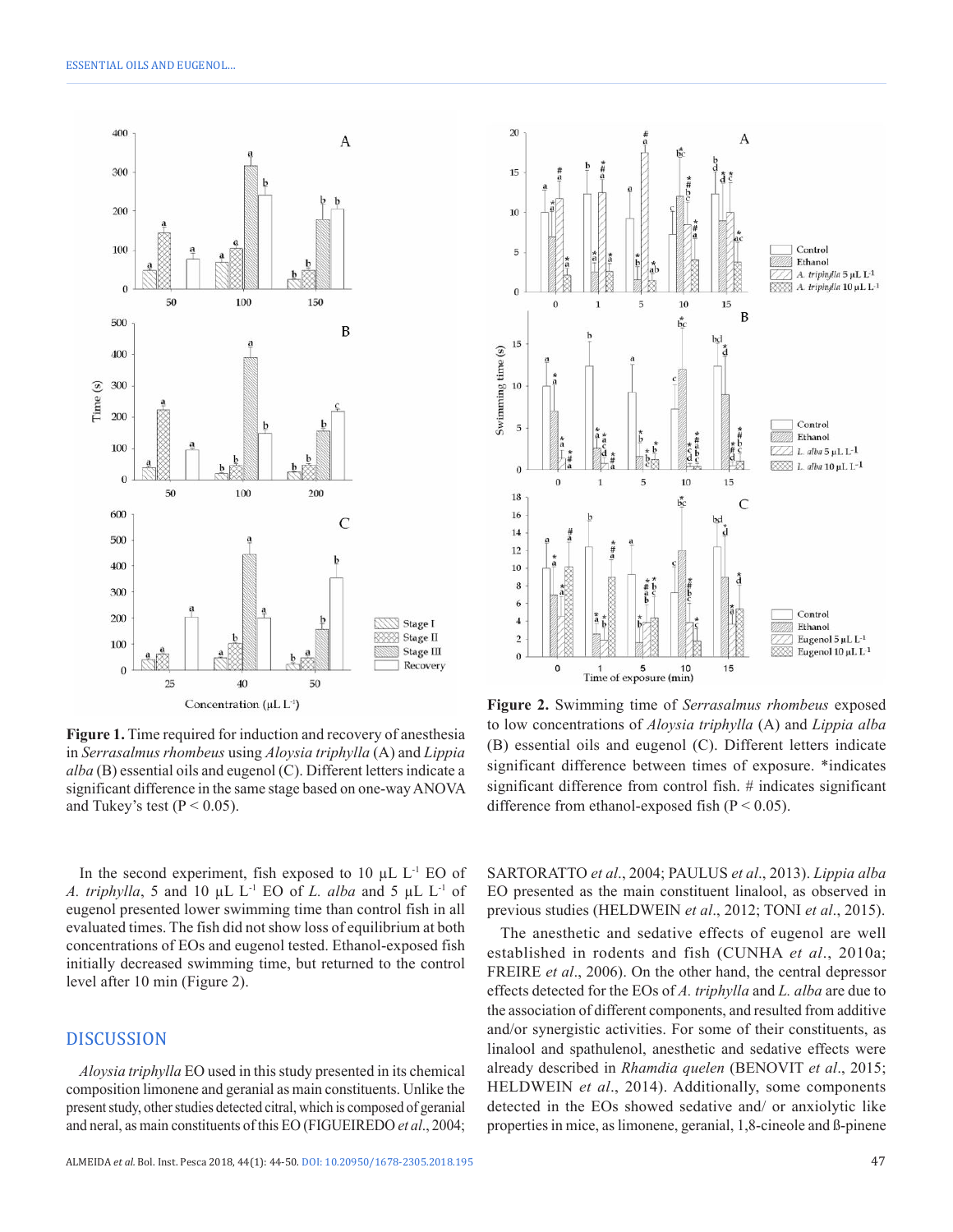(GOMES *et al*., 2010; GUZMÁN-GUTIÉRREZ *et al*., 2012; VALE *et al*., 2002).

The present study demonstrates that eugenol and the EOs of *A. triphylla* and *L. alba* presented anesthetic effect in *S. rhombeus*. According to PARK *et al*. (2009), the suitable anesthetic induction time is about 3 min and at most 10 minutes for recovery. Following this premise, the best concentrations of the EOs of *A. triphylla* and *L. alba* and eugenol to anesthetize *S. rhombeus* were 150, 200 and 50  $\mu$ L L<sup>-1</sup>, respectively. The time required to induce deep anesthesia at these concentrations was approximately 164 s. In relation to the recovery time, all concentrations of EOs and eugenol remained in the suggested range by PARK *et al*. (2009), the largest time being 355 s. The concentration of the EO of *A. triphylla* to anesthetize both albino and gray strains of *R. quelen* at 24 $\degree$ C and pH 7.0 within 3 min was between 400-800 µL L<sup>-1</sup> (PARODI *et al*., 2014). The lowest concentration of the EO of *L. alba* that induced anesthesia in *R. quelen* within 3 min at  $21^{\circ}$ C and pH 7.0 was 400 mg  $L^{-1}$  (around 500  $\mu$ L  $L^{-1}$  because the density of this EO is of approximately 0.8) (CUNHA *et al*., 2010a), and in *H. reidi* was 450 µL L-1 (CUNHA *et al*., 2011). Therefore, for both EOs deep anesthesia can be obtained with lower concentration in *S. rhombeus* than in these other species studied, probably due to the higher temperature used in the present study as found by GOMES *et al*. (2011). In contrast, *S. rhombeus* exposed to 50 µL L-1 did not reach anesthesia stage, but *H. reidi* did (CUNHA *et al*., 2011). TONI *et al*. (2015) observed that the lowest concentration required to induce deep anesthesia in *Sparus aurata* at 38 ppt salinity,  $18^{\circ}$ C, within 3 min was 200  $\mu$ L L<sup>-1</sup> EO of *L. alba*, the same concentration found to *S. rhombeus*. As for *S. rhombeus*, all concentrations tested in *S. aurata* showed recovery time lower than 10 min (TONI *et al*., 2015).

The lowest eugenol concentration necessary to anesthetize *S. rhombeus* within 3 min was 50  $\mu$ L L<sup>-1</sup>. This is the same lowest eugenol concentration to anesthetize *R. quelen* (at 21°C and pH 7) (CUNHA *et al*., 2010b), *B. amazonicus* (*B. cephalus*) (VIDAL *et al*., 2007) and *P. mesopotamicus* (at 25 °C) (GONÇALVES *et al*., 2008). *Centropomus parallelus* needed a similar eugenol concentration range to anesthetize and recover within the proposed periods:  $25 - 62.5$  mg L<sup>-1</sup> (23.6 – 59 µL L<sup>-1</sup>, because the density of eugenol is approximately 1.06) at 21°C (SOUZA*et al*., 2012). *Brycon hilarii* needed higher concentrations than *S. rhombeus*, in the range of  $100 - 300$  mg L<sup>-1</sup> (94.3 – 283 µL  $L^{-1}$ ), for induction and recovery at the suitable time at  $25^{\circ}$ C (FABIANI *et al*., 2013). In contrast, BITTENCOURT *et al*. (2012) verified that 75 mg  $L^{-1}$  (70.7 µL  $L^{-1}$ ) eugenol required more than 3 min to anesthetize *C. auratus* (higher concentrations were not tested). The  $5.0$ -7.0 pH range at  $23^{\circ}$ C did not change time of induction to eugenol in *R. quelen* exposed to 40 mg  $L^{-1}$  (37.7 µL  $L^{-1}$ ), but at pH 7.0 and 30 °C eugenol anesthetized this species within 225-275 s (depending on size of the fish) (GOMES *et al*., 2011). *S. rhombeus* needs a higher time (443 s) to anesthetize at this eugenol concentration.

In the second experiment, the exposure of the fish to low concentrations of the anesthetics was performed to verify the possibility of using these products in the transport of *S. rhombeus*. The sedation stage, with lower responsiveness to external stimuli and metabolic rate, but without losing equilibrium, is recommended for transporting fish (SUMMERFELT and SMITH, 1990; PIRHONEN and SCHRECK, 2003).

Ethanol initially reduced swimming activity, but it returned to control level after 10 min. Ethanol enhances the action of several GABA receptors subtypes (WALLNER *et al*., 2003), which may be related to the decreased swimming activity in *S. rhombeus*. This effect may have been fast due to ethanol evaporation. Both concentrations of EO of *A. triphylla* can be tested for transport of *S. rhombeus*, and the best concentration apparently is 10  $\mu$ L L<sup>1</sup>, which reduced swimming activity through the 15 min observation. The addition of 30 to 50  $\mu$ L L<sup>-1</sup> of EO of *A. triphylla* in transport water (lower concentrations were not tested) reduced ions loss, plasma cortisol levels and ammonia excretion in *R. quelen*, suggesting lower physiological damage resulting from transport (PARODI *et al*., 2014; ZEPPENFELD *et al*., 2014). Both EO of *L. alba* concentrations can be tested for the transport of *S. rhombeus*. Similar concentrations (10 and 20 µL L-1) of *L. alba* EO are recommended for the transport of *R. quelen* because they improved blood and ionoregulatory parameters (BECKER *et al*., 2012). Both concentrations of eugenol can be tested for the transport of *S. rhombeus*, and the best concentration seems to be 5  $\mu$ L L<sup>-1</sup>, which reduced swimming activity at all observation times. The addition of  $1 - 3 \mu L L^{-1}$  of eugenol is recommended for the transport of *R. quelen* because they decreased non-ionized ammonia levels, ion loss and mortality (BECKER *et al*., 2012, 2013). The determination of the swimming activity allowed a more precise analysis of the sedative effects of the anesthetics tested, because the identification of the decreased reactivity to external stimuli proposed by SMALL (2003) for stage I is rather subjective. However, since this study analyzed swimming activity for only 15 min, it would be interesting that further studies investigate if the effects on swimming activity and equilibrium caused by the essential oils and eugenol can last for several hours, as well as if they can improve water, blood and ionoregulatory parameters as observed in the transport of silver catfish as observed by BECKER *et al*. (2012, 2013), PARODI *et al*. (2014) and ZEPPENFELD *et al*. (2014).

#### **CONCLUSION**

In conclusion, both *A. triphylla* and *L. alba* EOs and eugenol are effective for anesthetic induction within 3 min at the concentrations 150, 200 e 50  $\mu$ L L<sup>-1</sup>, respectively. For fast sedation, the recommended concentration is 50  $\mu$ L L<sup>-1</sup> for both EOs and 25 µL L<sup>-1</sup> for eugenol. The concentrations of 5 and 10 µL L<sup>-1</sup> of both EOs and eugenol reduced fish swimming activity and are indicated for studies of transportation of *S. rhombeus* but for eugenol and the EO of *A. triphylla* the best concentrations are 5 and 10  $\mu$ L L<sup>-1</sup>, respectively.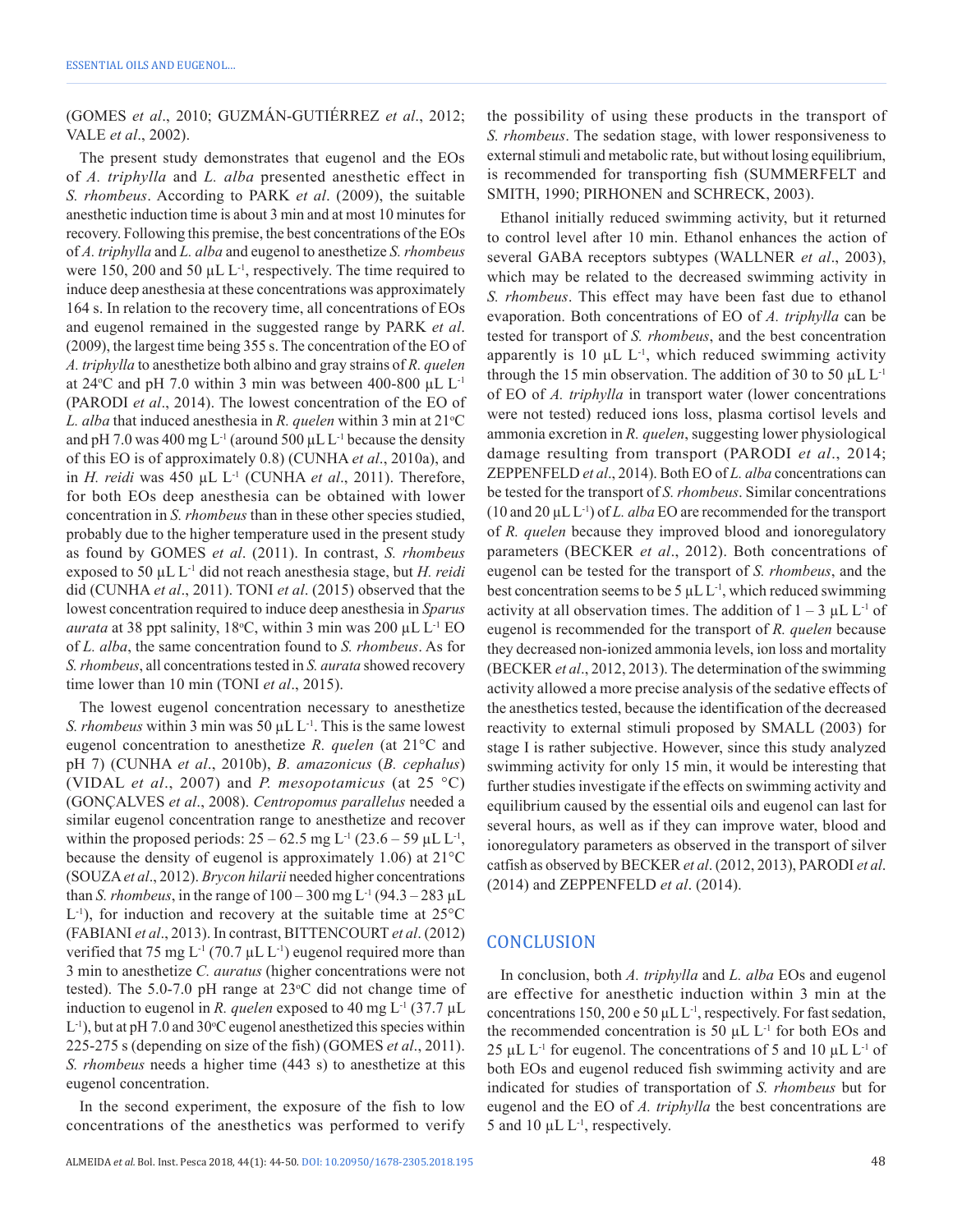## ACKNOWLEDGEMENTS

The authors acknowledge support from INCT-ADAPTA (Conselho Nacional de Desenvolvimento Científico e Tecnológico/ Fundação de Amparo à Pesquisa no Estado do Amazonas). A.L. Val, B. Baldisserotto and B.M Heinzmann received CNPq research fellowships and A.P.G Almeida received CAPES (Coordenação de Aperfeiçoamento de Pessoal de Nível Superior) PhD fellowship.

## **REFERENCES**

- ANDERSON, W.G.; MCKINLEY, R.S.; COLAVECCHIA, M. 1997 The use of clove oil as an anesthetic for rainbow trout and its effects on swimming performance. *North American Journal of Fisheries Management*, *17*(2): 301-307. **[http://dx.doi.org/10.1577/1548-8675\(1997\)017<0301:TUO](http://dx.doi.org/10.1577/1548-8675(1997)017%3c0301:TUOCOA%3e2.3.CO;2) [COA>2.3.CO;2](http://dx.doi.org/10.1577/1548-8675(1997)017%3c0301:TUOCOA%3e2.3.CO;2)**.
- ANJOS, H.D.B.; AMORIM, R.M.S.; SIQUEIRA, J.A.; ANJOS, C.R. 2009 Exportação de peixes ornamentais do estado do Amazonas, bacia Amazônica, Brasil. *Boletim do Instituto de Pesca*, *35*(2): 259-274.
- BECKER, A.G.; CUNHA, M.A.; GARCIA, L.O.; ZEPPENFELD, C.C.; PARODI, T.V.; MALDANER, G.; MOREL, A.F.; BALDISSEROTTO, B. 2013 Efficacy of eugenol and the methanolic extract of *Condalia buxifolia* during the transport of the silver catfish *Rhamdia quelen. Neotropical Ichthyology*, *11*(3): 675-681. **[http://dx.doi.org/10.1590/](http://dx.doi.org/10.1590/S1679-62252013000300021) [S1679-62252013000300021](http://dx.doi.org/10.1590/S1679-62252013000300021)**.
- BECKER, A.G.; PARODI, T.V.; HELDWEIN, C.G.; ZEPPENFELD, C.C.; HEINZMANN, B.M.; BALDISSEROTTO, B. 2012 Transportation of silver catfish, *Rhamdia quelen*, in water with eugenol and the essential oil of *Lippia alba. Fish Physiology and Biochemistry*, *38*(3): 789-796. [PMid:21972065.](http://www.ncbi.nlm.nih.gov/entrez/query.fcgi?cmd=Retrieve&db=PubMed&list_uids=21972065&dopt=Abstract) **<http://dx.doi.org/10.1007/s10695-011-9562-4>**.
- BENOVIT, S.C.; SILVA, L.L.; SALBEGO, J.; LORO, V.L.; MALLMANN, C.A.; BALDISSEROTTO, B.; FLORES, E.M.M.; HEINZMANN, B.M. 2015 Anesthetic activity and bio-guided fractionation of the essential oil of *Aloysia gratissima* (Gillies & Hook.) Tronc. in silver catfish *Rhamdia quelen. Anais da Academia Brasileira de Ciencias*, *87*(3): 1675-1689. [PMid:26221984.](http://www.ncbi.nlm.nih.gov/entrez/query.fcgi?cmd=Retrieve&db=PubMed&list_uids=26221984&dopt=Abstract) **<http://dx.doi.org/10.1590/0001-3765201520140223>**.
- BITTENCOURT, F.; SOUZA, B.E.; BOSCOLO, W.R.; RORATO, R.R.; FEIDEN, A.; NEU, D.H. 2012 Benzocaína e eugenol como anestésicos para quinguio (*Carassius auratus*). *Arquivo Brasileiro de Medicina Veterinária e Zootecnia*, *64*(6): 1597-1602. **[http://dx.doi.org/10.1590/](http://dx.doi.org/10.1590/S0102-09352012000600028) [S0102-09352012000600028](http://dx.doi.org/10.1590/S0102-09352012000600028)**.
- CÁRDENAS, C.; TONI, C.; MARTOS-SITCHA, J.A.; CÁRDENAS, S.; HERAS, V.; BALDISSEROTTO, B.; HEINZMANN, B.M.; VÁZQUEZ, R.; MANCERA, J.M. 2016 Effects of clove oil, essential oil of *Lippia alba* and 2-phe anaesthesia on juvenile meagre, *Argyrosomus regius* (Asso, 1801). *Journal of Applied Ichthyology*, *32*(4): 693-700. **[http://](http://dx.doi.org/10.1111/jai.13048) [dx.doi.org/10.1111/jai.13048](http://dx.doi.org/10.1111/jai.13048)**.
- CUNHA, M.A.; ZEPPENFELD, C.C.; GARCIA, L.O.; LORO, V.L.; FONSECA, M.B.; EMANUELLI, T.; VEECK, A.P.L.; COPATTI, C.E.; BALDISSEROTTO, B. 2010a Anesthesia of silver catfish with eugenol: time of induction, cortisol response and sensory analysis of fillet. *Ciência Rural*, *40*(10): 2107-2114. **[http://dx.doi.org/10.1590/](http://dx.doi.org/10.1590/S0103-84782010001000009) [S0103-84782010001000009](http://dx.doi.org/10.1590/S0103-84782010001000009)**.
- CUNHA, M.A.; BARROS, F.M.C.; GARCIA, L.O.; VEECK, A.P.L.; HEINZMANN, B.M.; LORO, V.L.; EMANUELLI, T.; BALDISSEROTTO, B. 2010b Essential oil of *Lippia alba*: a new anesthetic for silver catfish, *Rhamdia quelen. Aquaculture*, *306*(1-4): 403-406. **[http://](http://dx.doi.org/10.1016/j.aquaculture.2010.06.014) [dx.doi.org/10.1016/j.aquaculture.2010.06.014](http://dx.doi.org/10.1016/j.aquaculture.2010.06.014)**.
- CUNHA, M.A.; SILVA, B.F.; DELUNARDO, F.A.C.; BENOVIT, S.C.; GOMES, L.C.; HEINZMANN, B.M.; BALDISSEROTTO, B. 2011 Anesthetic induction and recovery of *Hippocampus reidi* exposed to the essential oil of *Lippia alba. Neotropical Ichthyology*, *9*(3): 683-688. **<http://dx.doi.org/10.1590/S1679-62252011000300022>**.
- EUROPEAN PHARMACOPOEIA. 2007 European directorate for the quality of medicines. 6th ed. Strassbourg: European Pharmacopoeia.
- FABIANI, B.M.; BOSCOLO, W.R.; FEIDEN, A.; DIEMER, O.; BITTENCOURT, F.; NEU, D.H. 2013 Benzocaine and eugenol as anesthetics for *Brycon hilarii. Acta Scientiarum Animal Science*, *35*(2): 113-117.
- FIGUEIREDO, R.O.; STEFANINI, M.B.; MING, L.C.; MARQUES, M.O.M.; FACANALI, R. 2004 Essential oil composition of *Aloysia triphylla* (L'Herit) Britton leaves cultivated in Botucatu, São Paulo, Brazil. *Acta Horticulturae*, *629*(1): 131-134. **[http://dx.doi.org/10.17660/](http://dx.doi.org/10.17660/ActaHortic.2004.629.17) [ActaHortic.2004.629.17](http://dx.doi.org/10.17660/ActaHortic.2004.629.17)**.
- FREIRE, C.M.M.; MARQUES, M.O.M.; COSTA, M. 2006 Effects of seasonal variation on the central nervous system activity of *Ocimum gratissimum* L. essential oil. *Journal of Ethnopharmacology*, *105*(1-2): 161-166. [PMid:16303272.](http://www.ncbi.nlm.nih.gov/entrez/query.fcgi?cmd=Retrieve&db=PubMed&list_uids=16303272&dopt=Abstract) **<http://dx.doi.org/10.1016/j.jep.2005.10.013>**.
- GOMES, D.P.; CHAVES, B.W.; BECKER, A.G.; BALDISSEROTTO, B. 2011 Water parameters affect anaesthesia induced by eugenol in silver catfish, *Rhamdia quelen. Aquaculture Research*, *42*(6): 878-886. **[http://](http://dx.doi.org/10.1111/j.1365-2109.2011.02864.x) [dx.doi.org/10.1111/j.1365-2109.2011.02864.x](http://dx.doi.org/10.1111/j.1365-2109.2011.02864.x)**.
- GOMES, P.B.; FEITOSA, M.L.; SILVA, M.I.; NORONHA, E.C.; MOURA, B.A.; VENÂNCIO, E.T.; RIOS, E.R.; SOUSA, D.P.; VASCONCELOS, S.M.; FONTELES, M.M.; SOUSA, F.C. 2010 Anxiolytic-like effect of the monoterpene 1,4-cineole in mice. *Pharmacology, Biochemistry, and Behavior*, *96*(3): 287-293[. PMid:20670917.](http://www.ncbi.nlm.nih.gov/entrez/query.fcgi?cmd=Retrieve&db=PubMed&list_uids=20670917&dopt=Abstract) **[http://dx.doi.](http://dx.doi.org/10.1016/j.pbb.2010.05.019) [org/10.1016/j.pbb.2010.05.019](http://dx.doi.org/10.1016/j.pbb.2010.05.019)**.
- GONÇALVES, A.F.N.; SANTOS, E.C.C.; FERNANDES, J.B.K.; TAKAHASHI, L.S. 2008 Mentol e eugenol como substitutos da benzocaína na indução anestésica de juvenis de pacu. *Acta Scientiarum. Animal Science (Penicuik, Scotland)*, *30*(3): 339-344.
- GUZMÁN-GUTIÉRREZ, S.L.; GÓMEZ-CANSINO, R.; GARCÍA-ZEBADÚA, J.C.; JIMÉNEZ-PÉREZ, N.C.; REYES-CHILPA, R. 2012 Antidepressant activity of *Litsea glaucescens* essential oil: Identification of ß-pinene and linalool as active principles. *Journal of Ethnopharmacology*, *143*(2): 673-679. [PMid:22867633.](http://www.ncbi.nlm.nih.gov/entrez/query.fcgi?cmd=Retrieve&db=PubMed&list_uids=22867633&dopt=Abstract) **[http://](http://dx.doi.org/10.1016/j.jep.2012.07.026) [dx.doi.org/10.1016/j.jep.2012.07.026](http://dx.doi.org/10.1016/j.jep.2012.07.026)**.
- HELDWEIN, C.G.; SILVA, L.L.; GAI, E.Z.; ROMAN, C.; PARODI, T.V.; BÜRGER, M.E.; BALDISSEROTTO, B.; FLORES, E.M.M.; HEINZMANN, B.M. 2014 *S*-(+)-Linalool from *Lippia alba*: sedative and anesthetic for silver catfish (*Rhamdia quelen*). *Veterinary Anaesthesia and Analgesia*, *41*(6): 621-629[. PMid:24628858.](http://www.ncbi.nlm.nih.gov/entrez/query.fcgi?cmd=Retrieve&db=PubMed&list_uids=24628858&dopt=Abstract) **[http://](http://dx.doi.org/10.1111/vaa.12146) [dx.doi.org/10.1111/vaa.12146](http://dx.doi.org/10.1111/vaa.12146)**.
- HELDWEIN, C.G.; SILVA, L.L.; RECKZIEGEL, P.; BARROS, F.M.C.; BÜRGER, M.E.; BALDISSEROTTO, B.; MALLMANN, C.A.; SCHMIDT, D.; CARON, B.O.; HEINZMANN, B.M. 2012 Participation of the GABAergic system in the anesthetic effect of *Lippia alba* (Mill.) N.E. Brown essential oil. *Brazilian Journal of Medical and Biological Research*, *45*(5): 436-443[. PMid:22473320.](http://www.ncbi.nlm.nih.gov/entrez/query.fcgi?cmd=Retrieve&db=PubMed&list_uids=22473320&dopt=Abstract) **[http://dx.doi.](http://dx.doi.org/10.1590/S0100-879X2012007500052) [org/10.1590/S0100-879X2012007500052](http://dx.doi.org/10.1590/S0100-879X2012007500052)**.